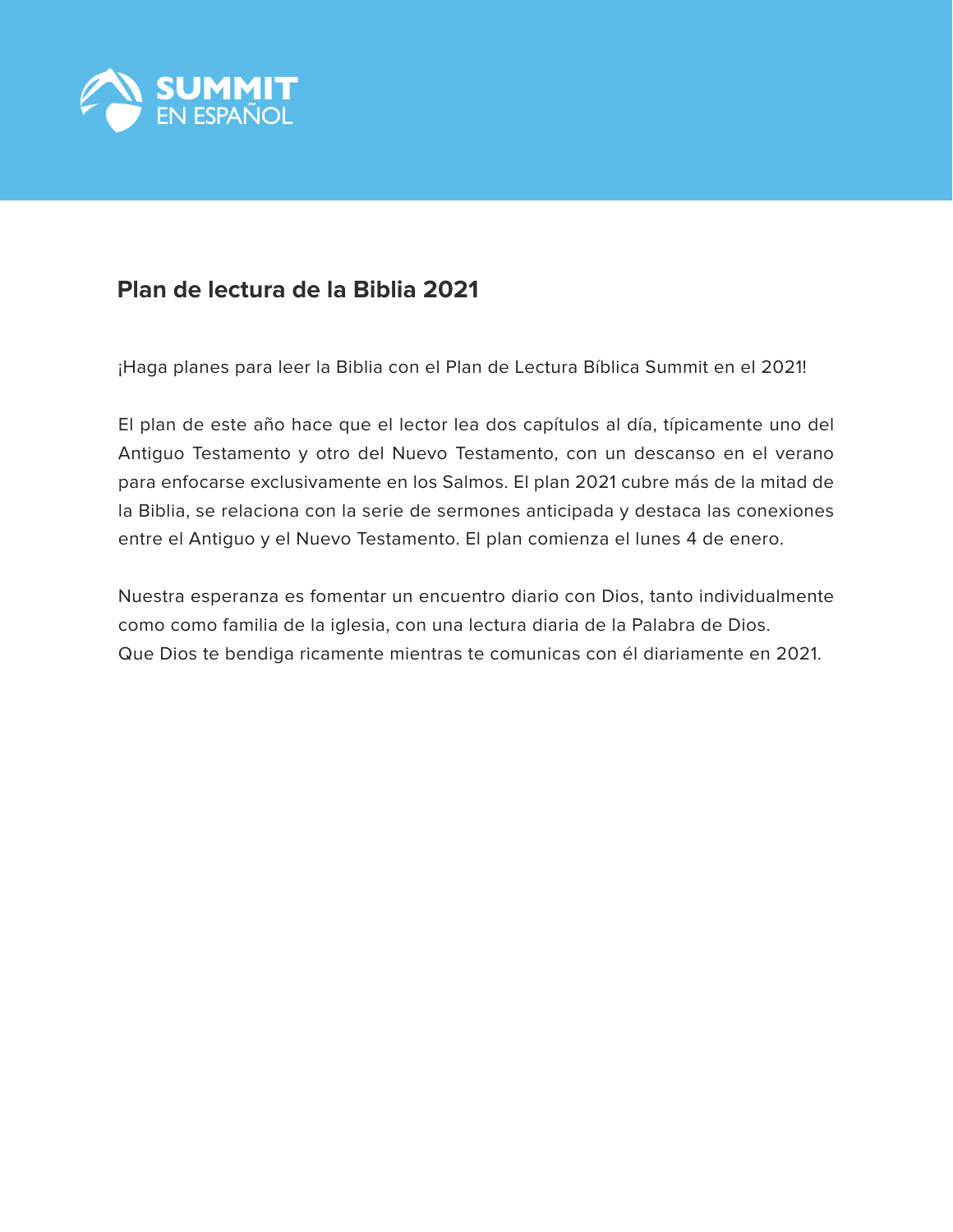## **January**

| Date    | Reading 1 | Reading 2      |
|---------|-----------|----------------|
| Jan. 4  | Luke 1    | Deuteronomy 1  |
| Jan. 5  | Luke 2    | Deuteronomy 2  |
| Jan. 6  | Luke 3    | Deuteronomy 3  |
| Jan. 7  | Luke 4    | Deuteronomy 4  |
| Jan. 8  | Luke 5    | Deuteronomy 5  |
| Jan. 9  | Luke 6    | Deuteronomy 6  |
| Jan. 10 | Luke 7    | Deuteronomy 7  |
| Jan. 11 | Luke 8    | Deuteronomy 8  |
| Jan. 12 | Luke 9    | Deuteronomy 9  |
| Jan. 13 | Luke 10   | Deuteronomy 10 |
| Jan. 14 | Luke 11   | Deuteronomy 11 |
| Jan. 15 | Luke 12   | Deuteronomy 12 |
| Jan. 16 | Luke 13   | Deuteronomy 13 |
| Jan. 17 | Luke 14   | Deuteronomy 14 |
| Jan. 18 | Luke 15   | Deuteronomy 15 |
| Jan. 19 | Luke 16   | Deuteronomy 16 |
| Jan. 20 | Luke 17   | Deuteronomy 17 |
| Jan. 21 | Luke 18   | Deuteronomy 18 |
| Jan. 22 | Luke 19   | Deuteronomy 19 |
| Jan. 23 | Luke 20   | Deuteronomy 20 |
| Jan. 24 | Luke 21   | Deuteronomy 21 |
| Jan. 25 | Luke 22   | Deuteronomy 22 |
| Jan. 26 | Luke 23   | Deuteronomy 23 |
| Jan. 27 | Luke 24   | Deuteronomy 24 |
| Jan. 28 | Acts 1    | Deuteronomy 25 |
| Jan. 29 | Acts 2    | Deuteronomy 26 |
| Jan. 30 | Acts 3    | Deuteronomy 27 |
| Jan. 31 | Acts 4    | Deuteronomy 28 |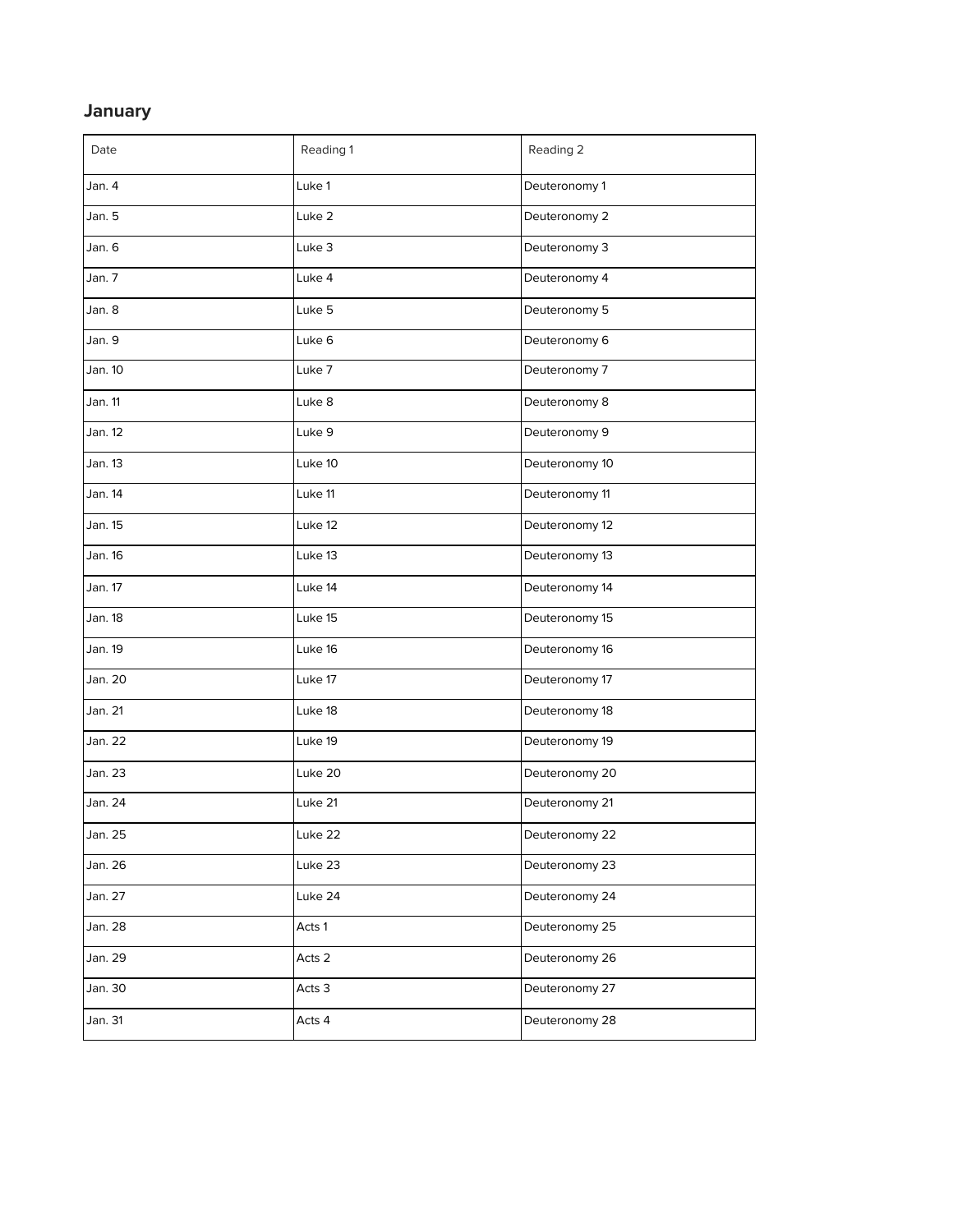## **February**

| Date    | Reading 1   | Reading 2      |
|---------|-------------|----------------|
| Feb. 1  | Acts 5      | Deuteronomy 29 |
| Feb. 2  | Acts 6      | Deuteronomy 30 |
| Feb. 3  | Acts 7      | Deuteronomy 31 |
| Feb. 4  | Acts 8      | Deuteronomy 32 |
| Feb. 5  | Acts 9      | Deuteronomy 33 |
| Feb. 6  | Acts 10     | Deuteronomy 34 |
| Feb. 7  | Acts 11     | Joel 1         |
| Feb. 8  | Acts 12     | Joel 2         |
| Feb. 9  | Acts 13     | Joel 3         |
| Feb. 10 | Acts 14     | Amos 1         |
| Feb. 11 | Acts 15     | Amos 2         |
| Feb. 12 | Acts 16     | Amos 3         |
| Feb. 13 | Acts 17     | Amos 4         |
| Feb. 14 | Acts 18     | Amos 5         |
| Feb. 15 | Acts 19     | Amos 6         |
| Feb. 16 | Acts 20     | Amos 7         |
| Feb. 17 | Acts 21     | Amos 8         |
| Feb. 18 | Acts 22     | Amos 9         |
| Feb. 19 | Acts 23     | Joshua 1       |
| Feb. 20 | Acts 24     | Joshua 2       |
| Feb. 21 | Acts 25     | Joshua 3       |
| Feb. 22 | Acts 26     | Joshua 4       |
| Feb. 23 | Acts 27     | Joshua 5       |
| Feb. 24 | Acts 28     | Joshua 6       |
| Feb. 25 | Ephesians 1 | Joshua 7       |
| Feb. 26 | Ephesians 2 | Joshua 8       |
| Feb. 27 | Ephesians 3 | Joshua 9       |
| Feb. 28 | Ephesians 4 | Joshua 10      |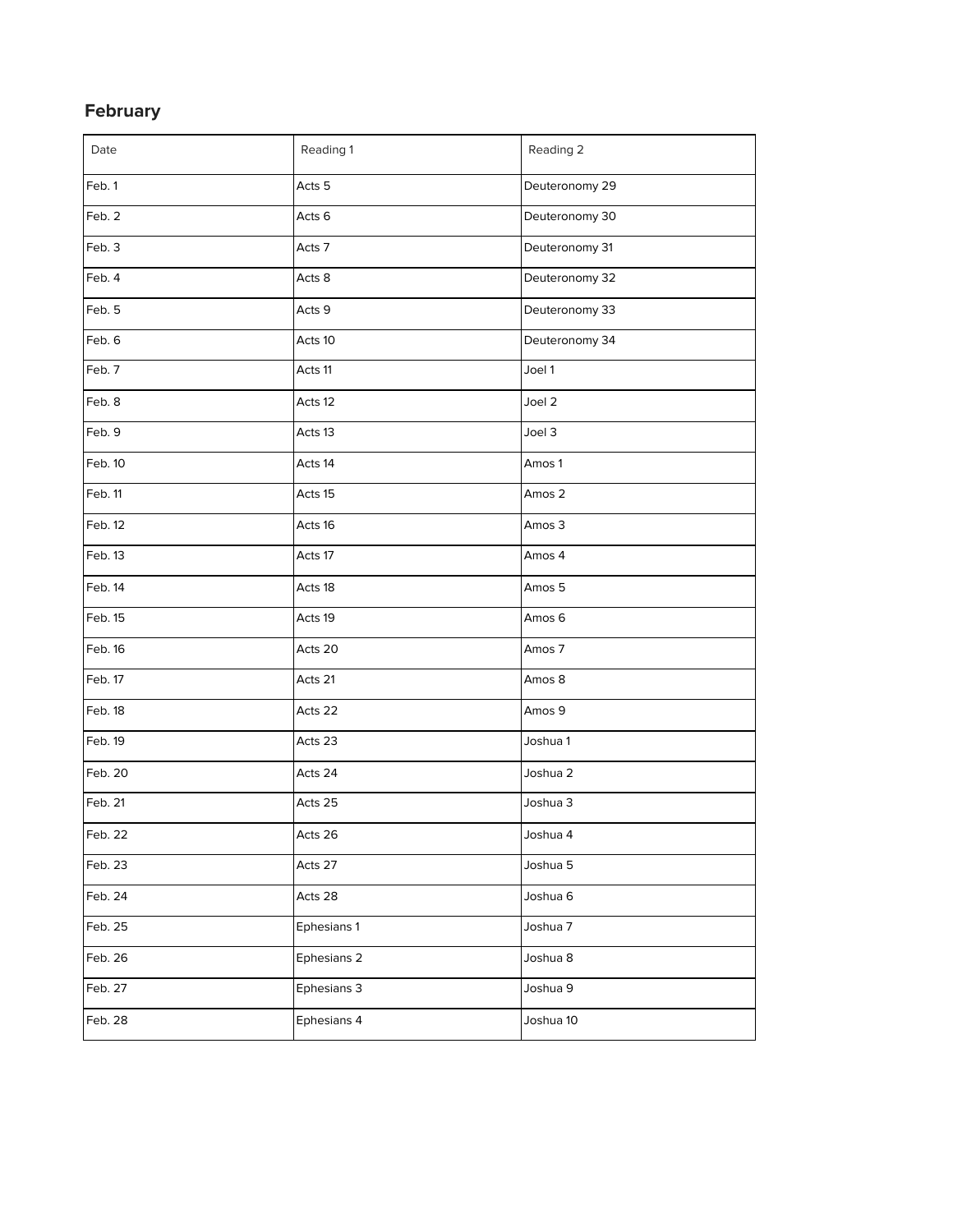## **March**

| Date               | Reading 1            | Reading 2 |
|--------------------|----------------------|-----------|
| March 1            | Ephesians 5          | Joshua 11 |
| March 2            | Ephesians 6          | Joshua 12 |
| March <sub>3</sub> | Romans 1             | Joshua 13 |
| March 4            | Romans <sub>2</sub>  | Joshua 14 |
| March 5            | Romans 3             | Joshua 15 |
| March 6            | Romans 4             | Joshua 16 |
| March 7            | Romans <sub>5</sub>  | Joshua 17 |
| March 8            | Romans <sub>6</sub>  | Joshua 18 |
| March 9            | Romans <sub>7</sub>  | Joshua 19 |
| March 10           | Romans 8             | Joshua 20 |
| March 11           | Romans 9             | Joshua 21 |
| March 12           | Romans 10            | Joshua 22 |
| March 13           | Romans 11            | Joshua 23 |
| March 14           | Romans 12            | Joshua 24 |
| March 15           | Romans <sub>13</sub> | Judges 1  |
| March 16           | Romans 14            | Judges 2  |
| March 17           | Romans 15            | Judges 3  |
| March 18           | Romans 16            | Judges 4  |
| March 19           | 1 Corinthians 1      | Judges 5  |
| March 20           | 1 Corinthians 2      | Judges 6  |
| March 21           | 1 Corinthians 3      | Judges 7  |
| March 22           | 1 Corinthians 4      | Judges 8  |
| March 23           | 1 Corinthians 5      | Judges 9  |
| March 24           | 1 Corinthians 6      | Judges 10 |
| March 25           | 1 Corinthians 7      | Judges 11 |
| March 26           | 1 Corinthians 8      | Judges 12 |
| March 27           | 1 Corinthians 9      | Judges 13 |
| March 28           | 1 Corinthians 10     | Judges 14 |
| March 29           | 1 Corinthians 11     | Judges 15 |
| March 30           | 1 Corinthians 12     | Judges 16 |
| March 31           | 1 Corinthians 13     | Judges 17 |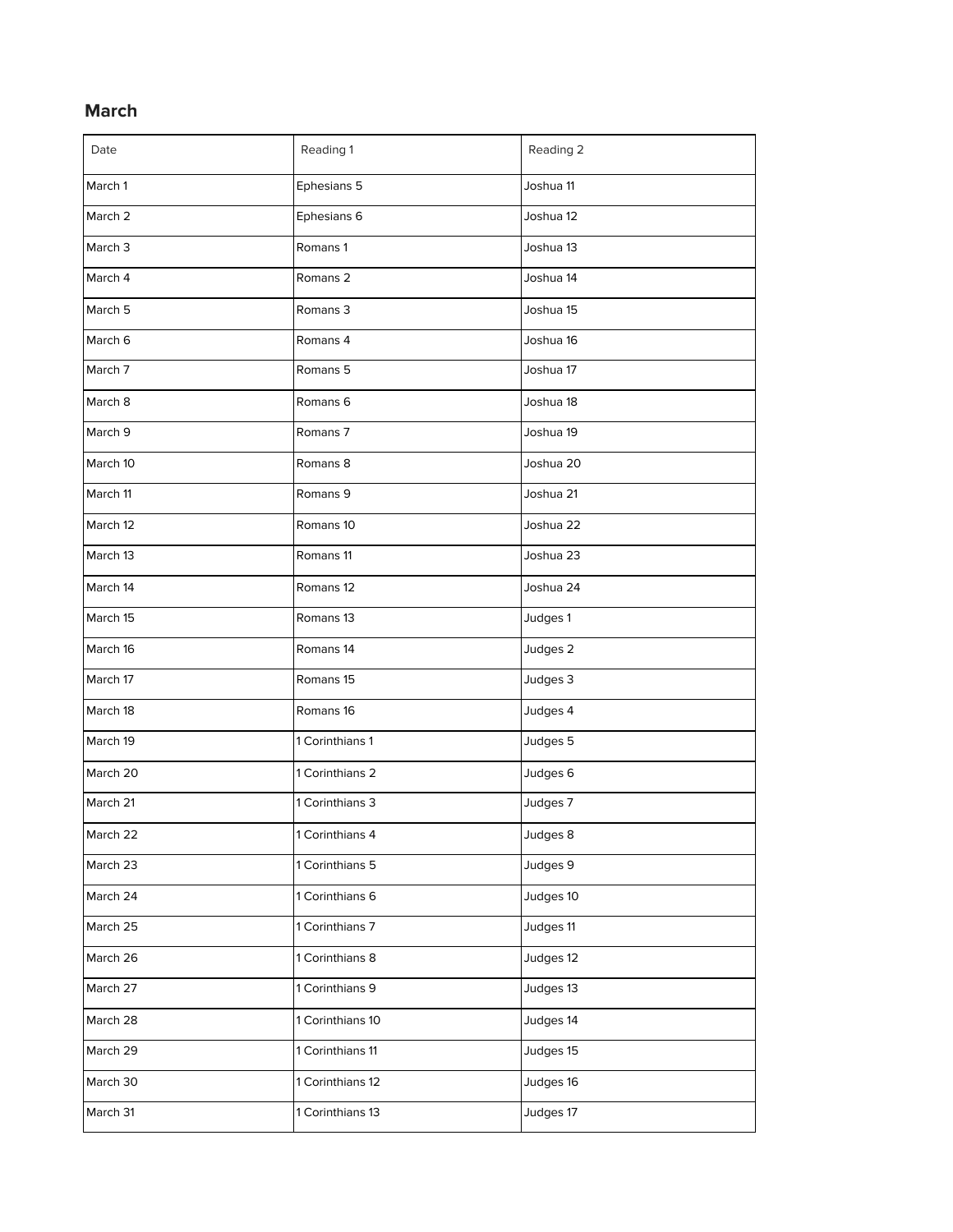## **April**

| Date     | Reading 1         | Reading 2         |
|----------|-------------------|-------------------|
| April 1  | 1 Corinthians 14  | Judges 18         |
| April 2  | 1 Corinthians 15  | Judges 19         |
| April 3  | 1 Corinthians 16  | Judges 20         |
| April 4  | 2 Corinthians 1   | Judges 21         |
| April 5  | 2 Corinthians 2   | Ruth 1            |
| April 6  | 2 Corinthians 3   | Ruth <sub>2</sub> |
| April 7  | 2 Corinthians 4   | Ruth 3            |
| April 8  | 2 Corinthians 5   | Ruth 4            |
| April 9  | 2 Corinthians 6   | 1 Samuel 1        |
| April 10 | 2 Corinthians 7   | 1 Samuel 2        |
| April 11 | 2 Corinthians 8   | 1 Samuel 3        |
| April 12 | 2 Corinthians 9   | 1 Samuel 4        |
| April 13 | 2 Corinthians 10  | 1 Samuel 5        |
| April 14 | 2 Corinthians 11  | 1 Samuel 6        |
| April 15 | 2 Corinthians 12  | 1 Samuel 7        |
| April 16 | 2 Corinthians 13  | 1 Samuel 8        |
| April 17 | 1 Thessalonians 1 | 1 Samuel 9        |
| April 18 | 1 Thessalonians 2 | 1 Samuel 10       |
| April 19 | 1 Thessalonians 3 | 1 Samuel 11       |
| April 20 | 1 Thessalonians 4 | 1 Samuel 12       |
| April 21 | 1 Thessalonians 5 | 1 Samuel 13       |
| April 22 | 2 Thessalonians 1 | 1 Samuel 14       |
| April 23 | 2 Thessalonians 2 | 1 Samuel 15       |
| April 24 | 2 Thessalonians 3 | 1 Samuel 16       |
| April 25 | 1 Timothy 1       | 1 Samuel 17       |
| April 26 | 1 Timothy 2       | 1 Samuel 18       |
| April 27 | 1 Timothy 3       | 1 Samuel 19       |
| April 28 | 1 Timothy 4       | 1 Samuel 20       |
| April 29 | 1 Timothy 5       | 1 Samuel 21       |
| April 30 | 1 Timothy 6       | 1 Samuel 22       |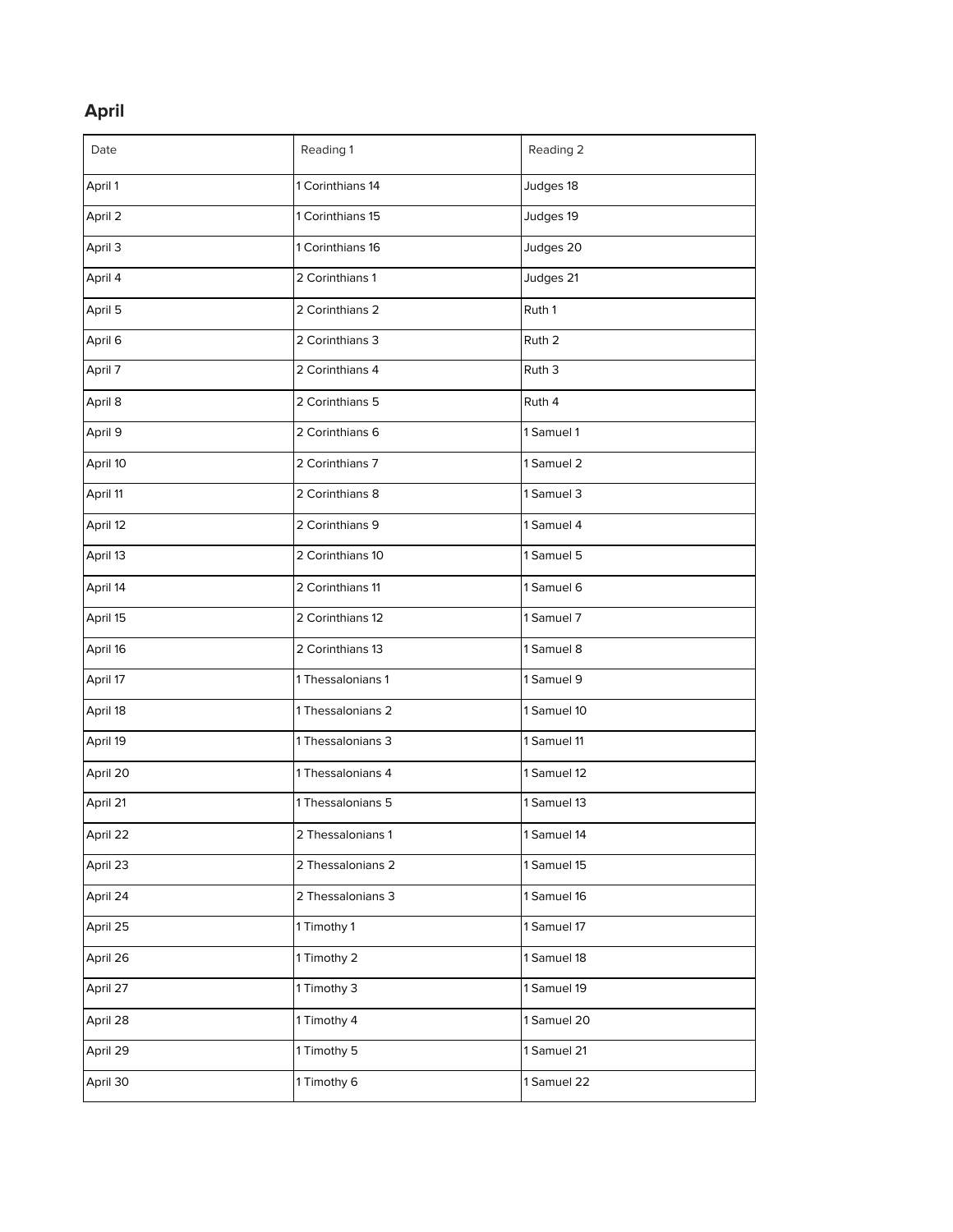#### **M a y**

| Date   | Reading 1   | Reading 2   |
|--------|-------------|-------------|
| May 1  | 2 Timothy 1 | 1 Samuel 23 |
| May 2  | 2 Timothy 2 | 1 Samuel 24 |
| May 3  | 2 Timothy 3 | 1 Samuel 25 |
| May 4  | 2 Timothy 4 | 1 Samuel 26 |
| May 5  | Titus 1     | 1 Samuel 27 |
| May 6  | Titus 2     | 1 Samuel 28 |
| May 7  | Titus 3     | 1 Samuel 29 |
| May 8  | Psalm 1     | 1 Samuel 30 |
| May 9  | Psalm 2     | 1 Samuel 31 |
| May 10 | Psalm 3     | Psalm 4     |
| May 11 | Psalm 5     | Psalm 6     |
| May 12 | Psalm 7     | Psalm 8     |
| May 13 | Psalm 9     | Psalm 10    |
| May 14 | Psalm 11    | Psalm 12    |
| May 15 | Psalm 13    | Psalm 14    |
| May 16 | Psalm 15    | Psalm 16    |
| May 17 | Psalm 17    |             |
| May 18 | Psalm 18    |             |
| May 19 | Psalm 19    | Psalm 20    |
| May 20 | Psalm 21    |             |
| May 21 | Psalm 22    |             |
| May 22 | Psalm 23    | Psalm 24    |
| May 23 | Psalm 25    | Psalm 26    |
| May 24 | Psalm 27    | Psalm 28    |
| May 25 | Psalm 29    | Psalm 30    |
| May 26 | Psalm 31    |             |
| May 27 | Psalm 32    | Psalm 33    |
| May 28 | Psalm 34    |             |
| May 29 | Psalm 35    | Psalm 36    |
| May 30 | Psalm 37    |             |
| May 31 | Psalm 38    | Psalm 39    |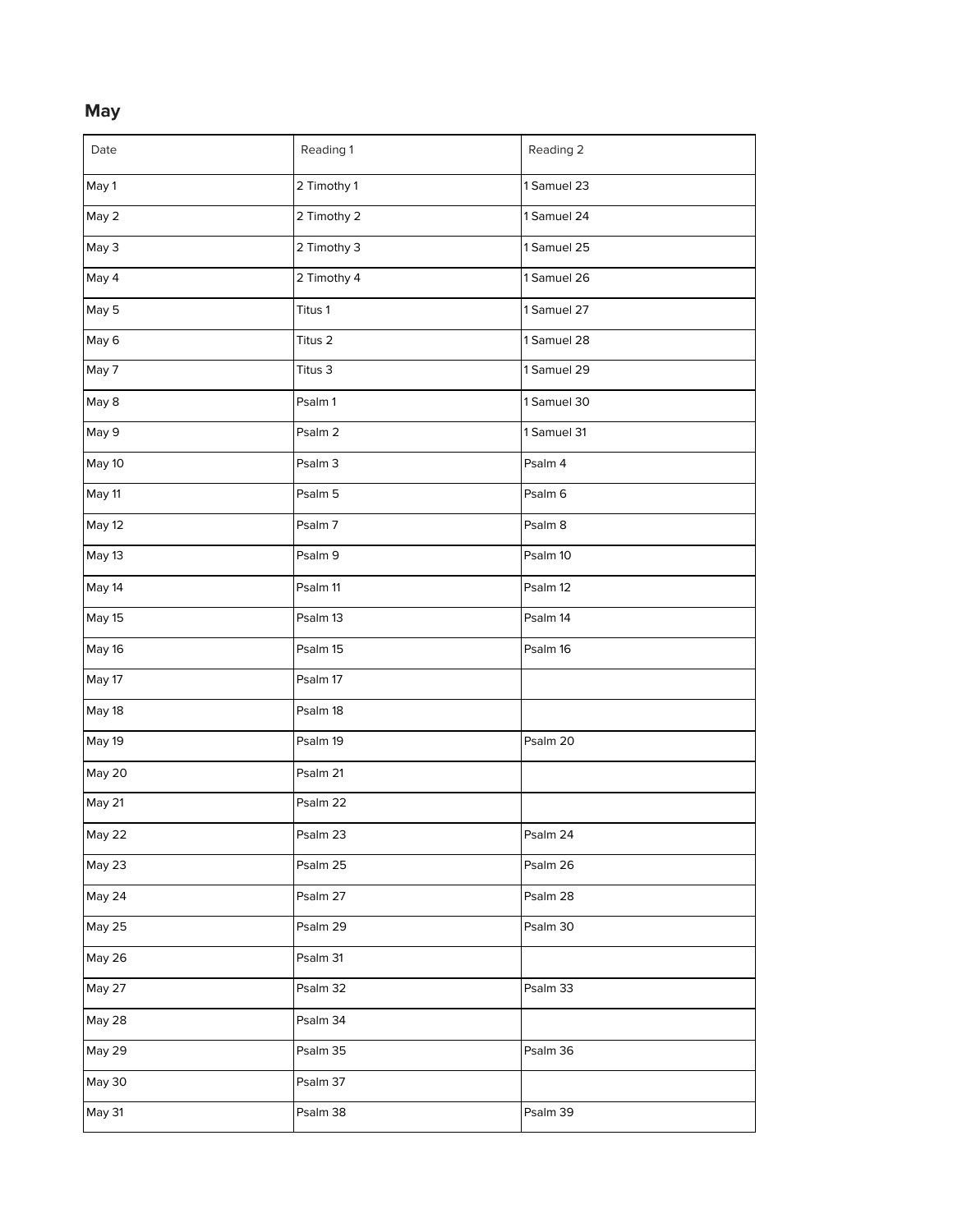#### **J u n e**

| Date    | Reading 1 | Reading 2 |
|---------|-----------|-----------|
| June 1  | Psalm 40  | Psalm 41  |
| June 2  | Psalm 42  | Psalm 43  |
| June 3  | Psalm 44  | Psalm 45  |
| June 4  | Psalm 46  | Psalm 47  |
| June 5  | Psalm 48  | Psalm 49  |
| June 6  | Psalm 50  | Psalm 51  |
| June 7  | Psalm 52  | Psalm 53  |
| June 8  | Psalm 54  | Psalm 55  |
| June 9  | Psalm 56  | Psalm 57  |
| June 10 | Psalm 58  | Psalm 59  |
| June 11 | Psalm 60  | Psalm 61  |
| June 12 | Psalm 62  | Psalm 63  |
| June 13 | Psalm 64  | Psalm 65  |
| June 14 | Psalm 66  | Psalm 67  |
| June 15 | Psalm 68  |           |
| June 16 | Psalm 69  |           |
| June 17 | Psalm 70  | Psalm 71  |
| June 18 | Psalm 72  |           |
| June 19 | Psalm 73  |           |
| June 20 | Psalm 74  | Psalm 75  |
| June 21 | Psalm 76  | Psalm 77  |
| June 22 | Psalm 78  |           |
| June 23 | Psalm 79  | Psalm 80  |
| June 24 | Psalm 81  | Psalm 82  |
| June 25 | Psalm 83  | Psalm 84  |
| June 26 | Psalm 85  | Psalm 86  |
| June 27 | Psalm 87  | Psalm 88  |
| June 28 | Psalm 89  |           |
| June 29 | Psalm 90  | Psalm 91  |
| June 30 | Psalm 92  | Psalm 93  |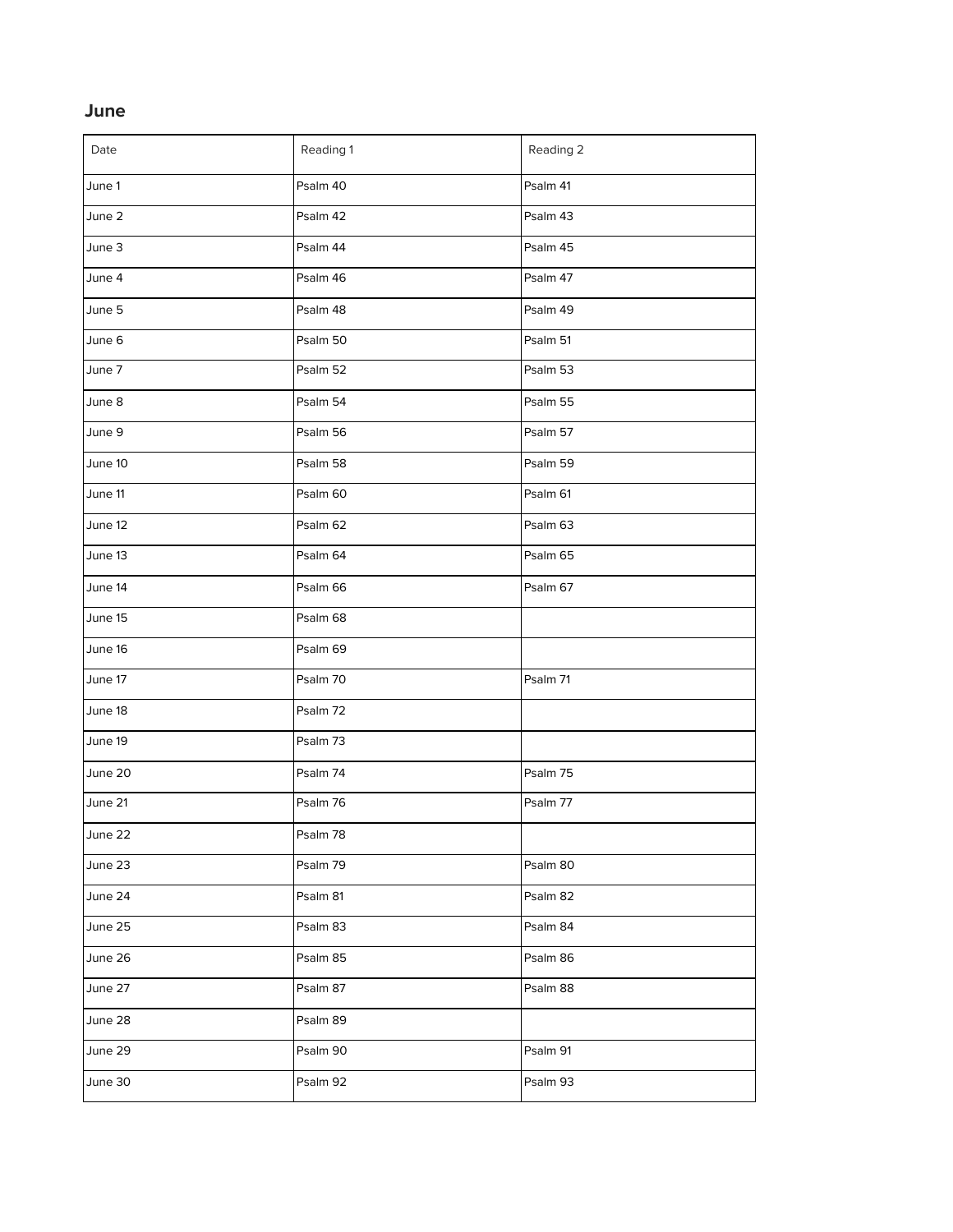## **July**

| Date    | Reading 1         | Reading 2 |
|---------|-------------------|-----------|
| July 1  | Psalm 94          | Psalm 95  |
| July 2  | Psalm 96          | Psalm 97  |
| July 3  | Psalm 98          | Psalm 99  |
| July 4  | Psalm 100         | Psalm 101 |
| July 5  | Psalm 102         |           |
| July 6  | Psalm 103         |           |
| July 7  | Psalm 104         |           |
| July 8  | Psalm 105         |           |
| July 9  | Psalm 106         |           |
| July 10 | Psalm 107         |           |
| July 11 | Psalm 108         | Psalm 109 |
| July 12 | Psalm 110         | Psalm 111 |
| July 13 | Psalm 112         | Psalm 113 |
| July 14 | Psalm 114         | Psalm 115 |
| July 15 | Psalm 116         | Psalm 117 |
| July 16 | Psalm 118         |           |
| July 17 | Psalm 119:1-48    |           |
| July 18 | Psalm 119:49-88   |           |
| July 19 | Psalm 119:89-137  |           |
| July 20 | Psalm 119:138-176 |           |
| July 21 | Psalm 120         | Psalm 121 |
| July 22 | Psalm 122         | Psalm 123 |
| July 23 | Psalm 124         | Psalm 125 |
| July 24 | Psalm 126         | Psalm 127 |
| July 25 | Psalm 128         | Psalm 129 |
| July 26 | Psalm 130         | Psalm 131 |
| July 27 | Psalm 132         | Psalm 133 |
| July 28 | Psalm 134         | Psalm 135 |
| July 29 | Psalm 136         |           |
| July 30 | Psalm 137         | Psalm 138 |
| July 31 | Psalm 139         |           |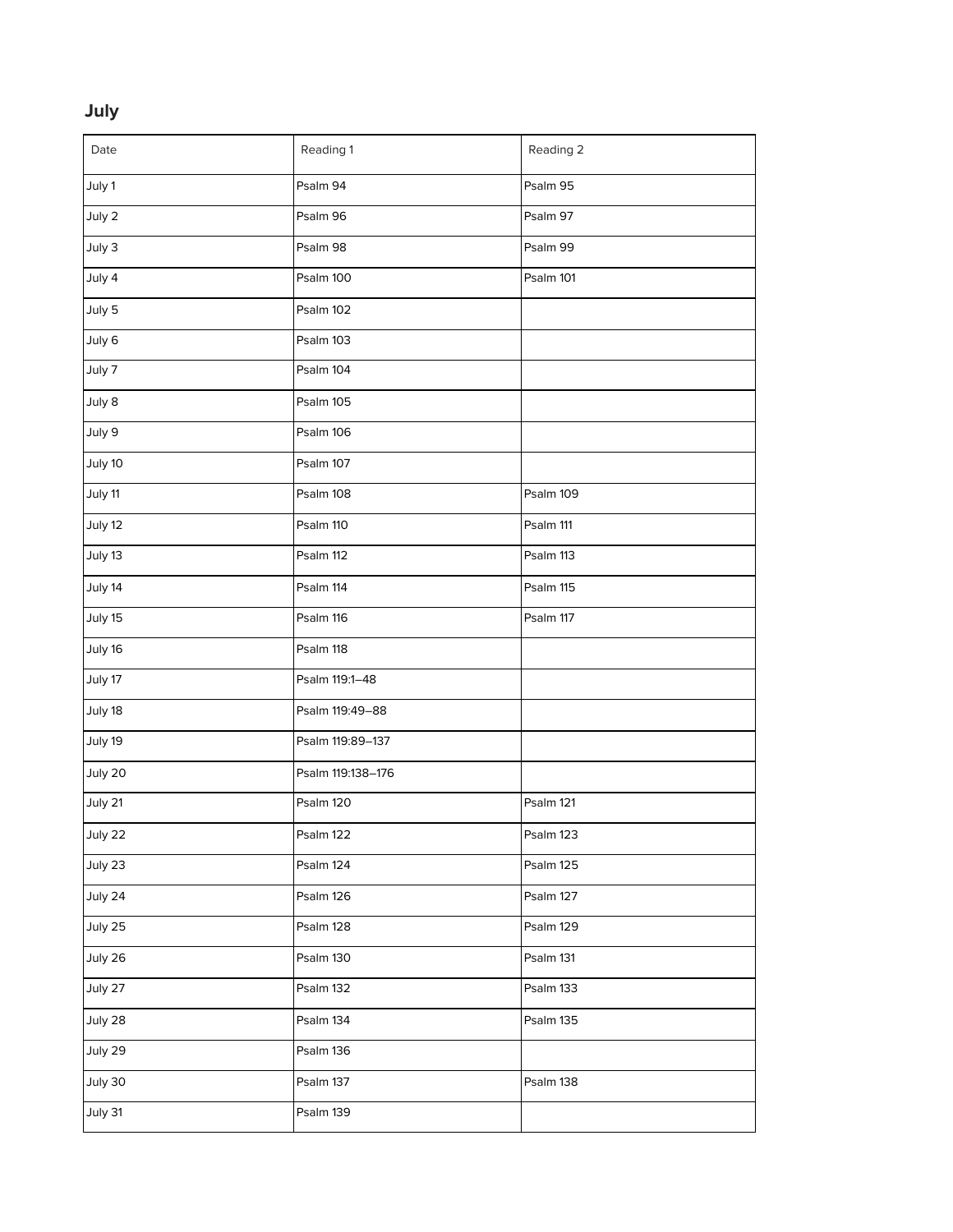#### **A u g u s t**

| Date    | Reading 1 | Reading 2   |
|---------|-----------|-------------|
| Aug. 1  | Psalm 140 | Psalm 141   |
| Aug. 2  | Psalm 142 | Psalm 143   |
| Aug. 3  | Psalm 144 |             |
| Aug. 4  | Psalm 145 |             |
| Aug. 5  | Psalm 147 | Psalm 148   |
| Aug. 6  | Psalm 149 | Psalm 150   |
| Aug. 7  | Luke 1    | 2 Samuel 1  |
| Aug. 8  | Luke 2    | 2 Samuel 2  |
| Aug. 9  | Luke 3    | 2 Samuel 3  |
| Aug. 10 | Luke 4    | 2 Samuel 4  |
| Aug. 11 | Luke 5    | 2 Samuel 5  |
| Aug. 12 | Luke 6    | 2 Samuel 6  |
| Aug. 13 | Luke 7    | 2 Samuel 7  |
| Aug. 14 | Luke 8    | 2 Samuel 8  |
| Aug. 15 | Luke 9    | 2 Samuel 9  |
| Aug. 16 | Luke 10   | 2 Samuel 10 |
| Aug. 17 | Luke 11   | 2 Samuel 11 |
| Aug. 18 | Luke 12   | 2 Samuel 12 |
| Aug. 19 | Luke 13   | 2 Samuel 13 |
| Aug. 20 | Luke 14   | 2 Samuel 14 |
| Aug. 21 | Luke 15   | 2 Samuel 15 |
| Aug. 22 | Luke 16   | 2 Samuel 16 |
| Aug. 23 | Luke 17   | 2 Samuel 17 |
| Aug. 24 | Luke 18   | 2 Samuel 18 |
| Aug. 25 | Luke 19   | 2 Samuel 19 |
| Aug. 26 | Luke 20   | 2 Samuel 20 |
| Aug. 27 | Luke 21   | 2 Samuel 21 |
| Aug. 28 | Luke 22   | 2 Samuel 22 |
| Aug. 29 | Luke 23   | 2 Samuel 23 |
| Aug. 30 | Luke 24   | 2 Samuel 24 |
| Aug. 31 | Mark 1    | Ezra 1      |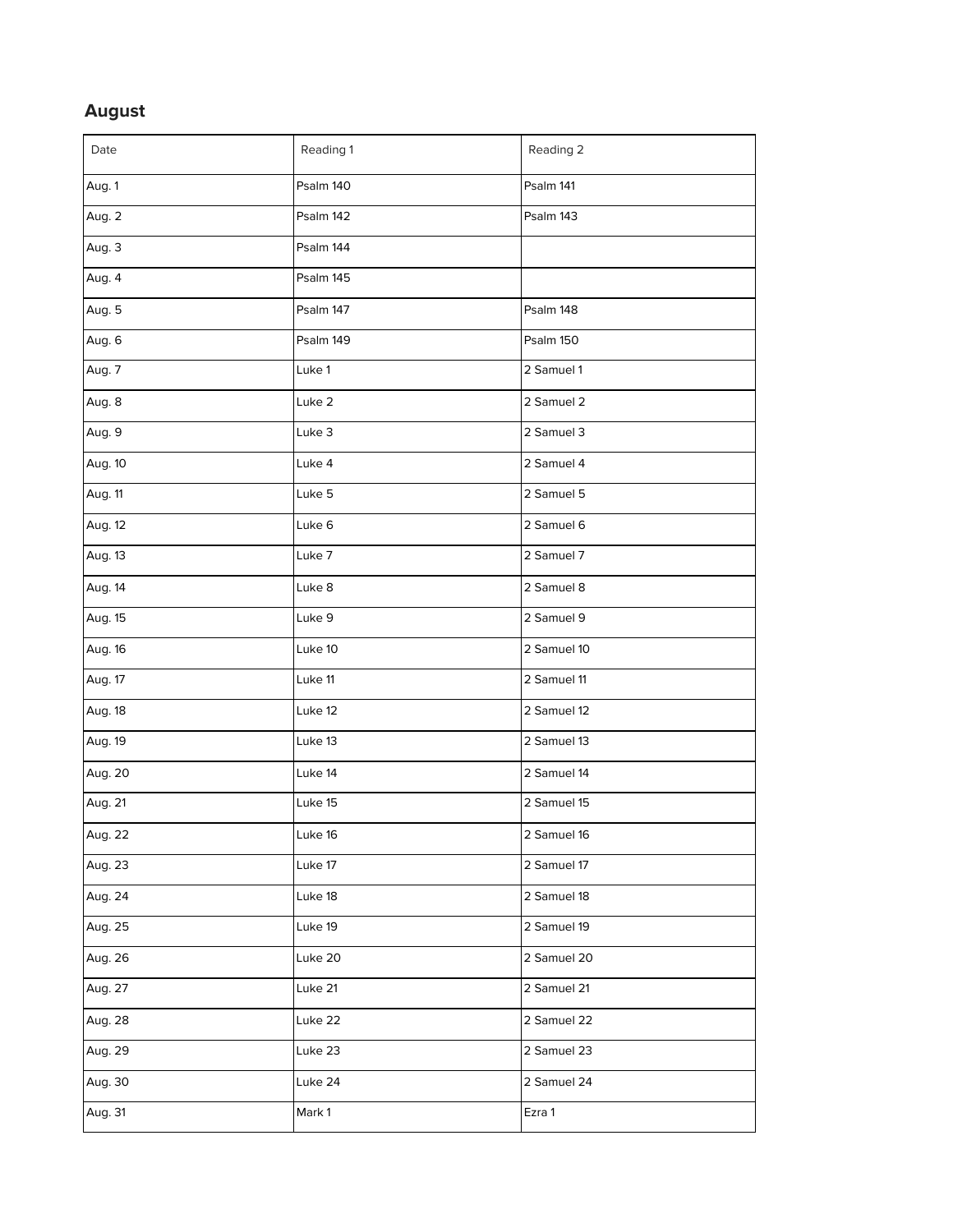## **September**

| Date     | Reading 1 | Reading 2   |
|----------|-----------|-------------|
| Sept. 1  | Mark 2    | Ezra 2      |
| Sept. 2  | Mark 3    | Ezra 3      |
| Sept. 3  | Mark 4    | Ezra 4      |
| Sept. 4  | Mark 5    | Ezra 5      |
| Sept. 5  | Mark 6    | Ezra 6      |
| Sept. 6  | Mark 7    | Ezra 7      |
| Sept. 7  | Mark 8    | Ezra 8      |
| Sept. 8  | Mark 9    | Ezra 9      |
| Sept. 9  | Mark 10   | Ezra 10     |
| Sept. 10 | Mark 11   | Nehemiah 1  |
| Sept. 11 | Mark 12   | Nehemiah 2  |
| Sept. 12 | Mark 13   | Nehemiah 3  |
| Sept. 13 | Mark 14   | Nehemiah 4  |
| Sept. 14 | Mark 15   | Nehemiah 5  |
| Sept. 15 | Mark 16   | Nehemiah 6  |
| Sept. 16 | John 1    | Nehemiah 7  |
| Sept. 17 | John 2    | Nehemiah 8  |
| Sept. 18 | John 3    | Nehemiah 9  |
| Sept. 19 | John 4    | Nehemiah 10 |
| Sept. 20 | John 5    | Nehemiah 11 |
| Sept. 21 | John 6    | Nehemiah 12 |
| Sept. 22 | John 7    | Nehemiah 13 |
| Sept. 23 | John 8    | Haggai 1    |
| Sept. 24 | John 9    | Haggai 2    |
| Sept. 25 | John 10   | Zechariah 1 |
| Sept. 26 | John 11   | Zechariah 2 |
| Sept. 27 | John 12   | Zechariah 3 |
| Sept. 28 | John 13   | Zechariah 4 |
| Sept. 29 | John 14   | Zechariah 5 |
| Sept. 30 | John 15   | Zechariah 6 |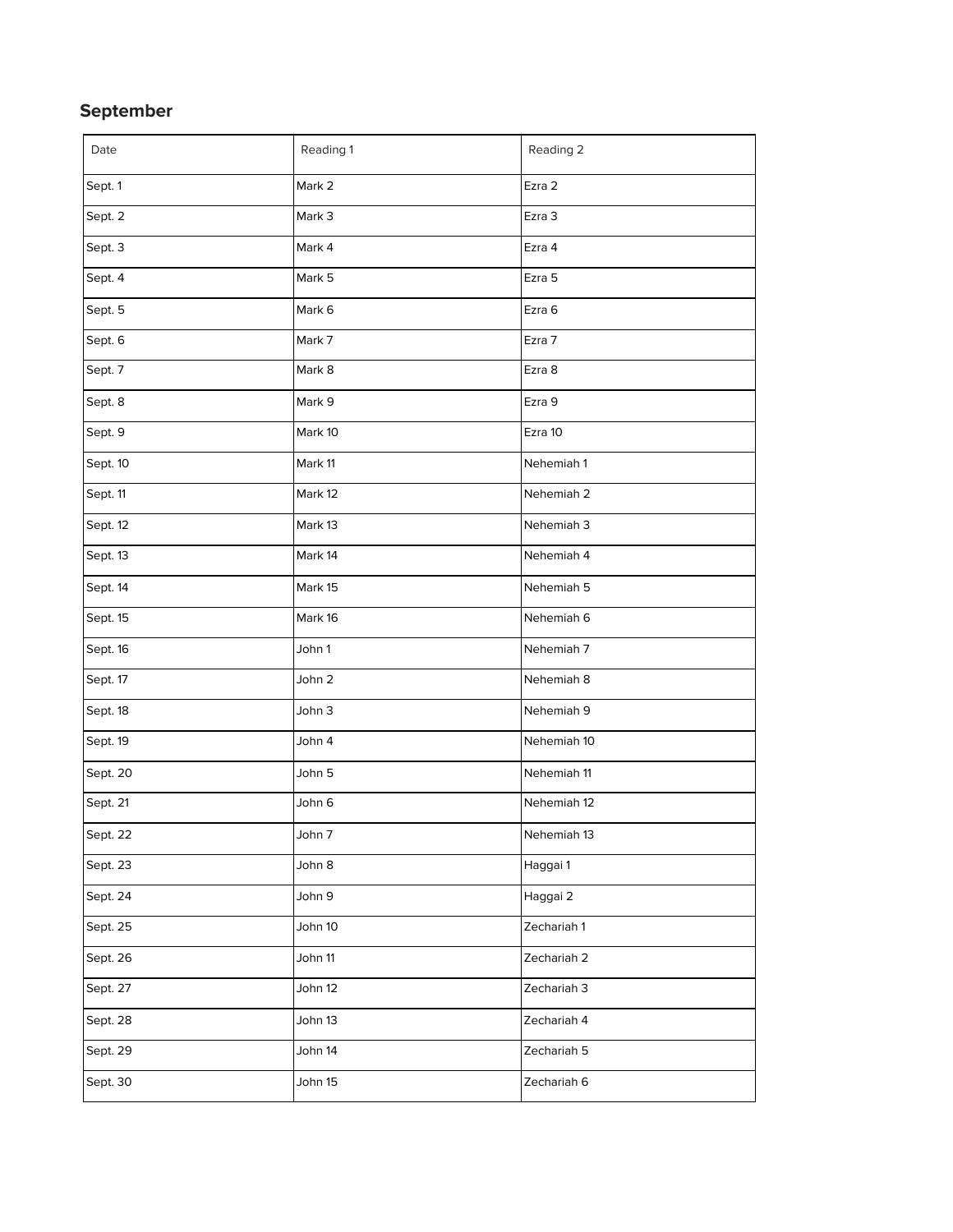## **October**

| Date    | Reading 1     | Reading 2    |
|---------|---------------|--------------|
| Oct. 1  | John 16       | Zechariah 7  |
| Oct. 2  | John 17       | Zechariah 8  |
| Oct. 3  | John 18       | Zechariah 9  |
| Oct. 4  | John 19       | Zechariah 10 |
| Oct. 5  | John 20       | Zechariah 11 |
| Oct. 6  | John 21       | Zechariah 12 |
| Oct. 7  | Jude          | Zechariah 13 |
| Oct. 8  | Revelation 1  | Zechariah 14 |
| Oct. 9  | Revelation 2  | Malachi 1    |
| Oct. 10 | Revelation 3  | Malachi 2    |
| Oct. 11 | Revelation 4  | Malachi 3    |
| Oct. 12 | Revelation 5  | Malachi 4    |
| Oct. 13 | Revelation 6  | Exodus 1     |
| Oct. 14 | Revelation 7  | Exodus 2     |
| Oct. 15 | Revelation 8  | Exodus 3     |
| Oct. 16 | Revelation 9  | Exodus 4     |
| Oct. 17 | Revelation 10 | Exodus 5     |
| Oct. 18 | Revelation 11 | Exodus 6     |
| Oct. 19 | Revelation 12 | Exodus 7     |
| Oct. 20 | Revelation 13 | Exodus 8     |
| Oct. 21 | Revelation 14 | Exodus 9     |
| Oct. 22 | Revelation 15 | Exodus 10    |
| Oct. 23 | Revelation 16 | Exodus 11    |
| Oct. 24 | Revelation 17 | Exodus 12    |
| Oct. 25 | Revelation 18 | Exodus 13    |
| Oct. 26 | Revelation 19 | Exodus 14    |
| Oct. 27 | Revelation 20 | Exodus 15    |
| Oct.28  | Revelation 21 | Exodus 16    |
| Oct. 29 | Hebrews 1     | Exodus 17    |
| Oct. 30 | Hebrews 2     | Exodus 18    |
| Oct. 31 | Hebrews 3     | Exodus 19    |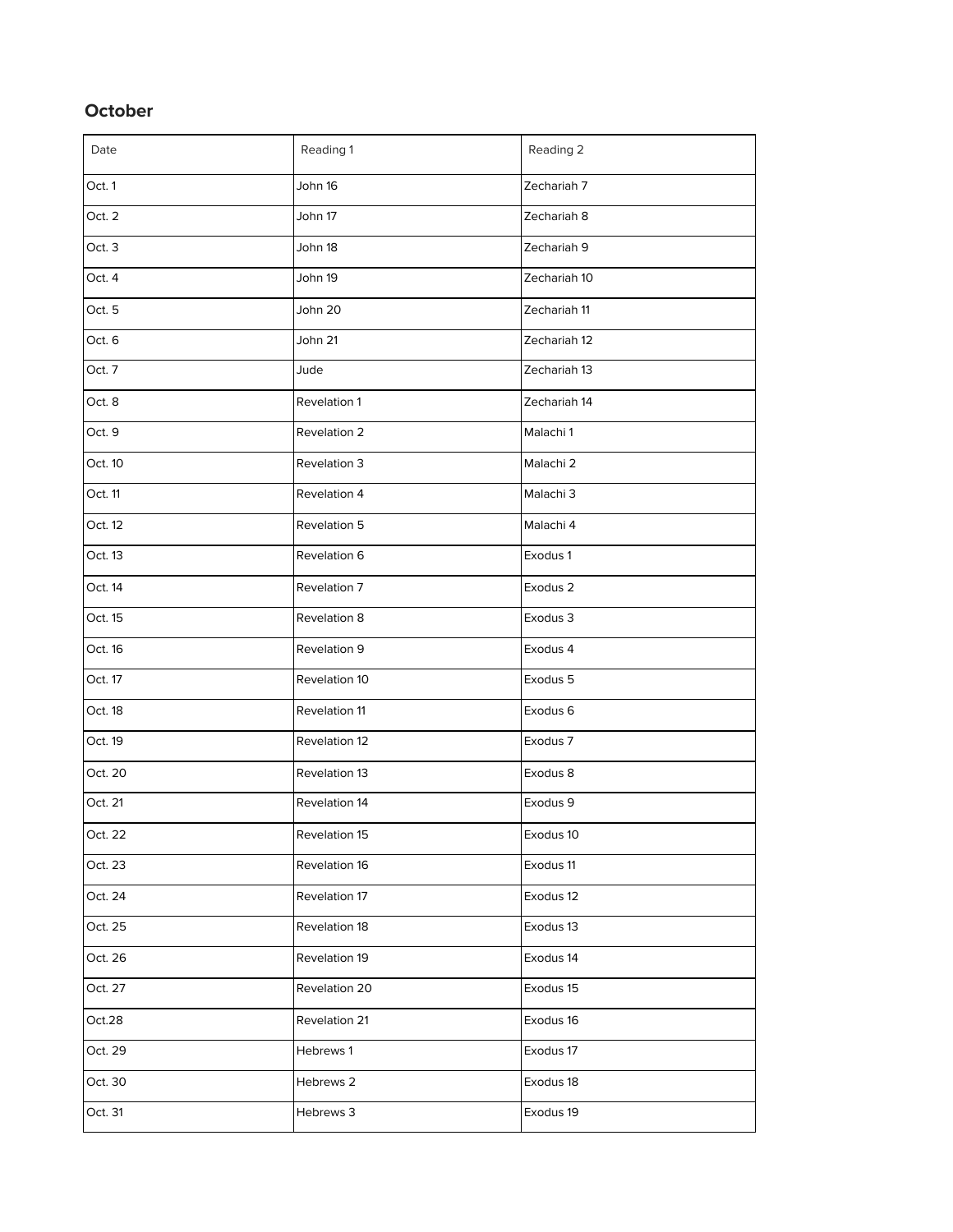### **November**

| Date           | Reading 1  | Reading 2          |
|----------------|------------|--------------------|
| Nov. 1         | Hebrews 4  | Exodus 20          |
| Nov. 2         | Hebrews 5  | Exodus 21          |
| Nov. 3         | Hebrews 6  | Exodus 22          |
| Nov. 4         | Hebrews 7  | Exodus 23          |
| Nov. 5         | Hebrews 8  | Exodus 24          |
| Nov. 6         | Hebrews 9  | Exodus 25          |
| Nov. 7         | Hebrews 10 | Exodus 26          |
| Nov. 8         | Hebrews 11 | Exodus 27          |
| Nov. 9         | Hebrews 12 | Exodus 28          |
| Nov. 10        | Hebrews 13 | Exodus 29          |
| Nov. 11        | James 1    | Exodus 30          |
| Nov. 12        | James 2    | Exodus 31          |
| Nov. 13        | James 3    | Exodus 32          |
| Nov. 14        | James 4    | Exodus 33          |
| Nov. 15        | James 5    | Exodus 34          |
| Nov. 16        | 1 Peter 1  | Exodus 35          |
| Nov. 17        | 1 Peter 2  | Exodus 36          |
| <b>Nov. 18</b> | 1 Peter 3  | Exodus 37          |
| Nov. 19        | 1 Peter 4  | Exodus 38          |
| <b>Nov.20</b>  | 1 Peter 5  | Exodus 39          |
| Nov. 21        | 2 Peter 1  | Exodus 40          |
| Nov. 22        | 2 Peter 2  | Hosea 1            |
| Nov. 23        | 2 Peter 3  | Hosea 2            |
| Nov. 24        | Matthew 1  | Hosea 3            |
| Nov. 25        | Matthew 2  | Hosea 4            |
| Nov. 26        | Matthew 3  | Hosea 5            |
| Nov. 27        | Matthew 4  | Hosea <sub>6</sub> |
| Nov. 28        | Matthew 5  | Hosea 7            |
| Nov. 29        | Matthew 6  | Hosea 8            |
| Nov. 30        | Matthew 7  | Hosea 9            |